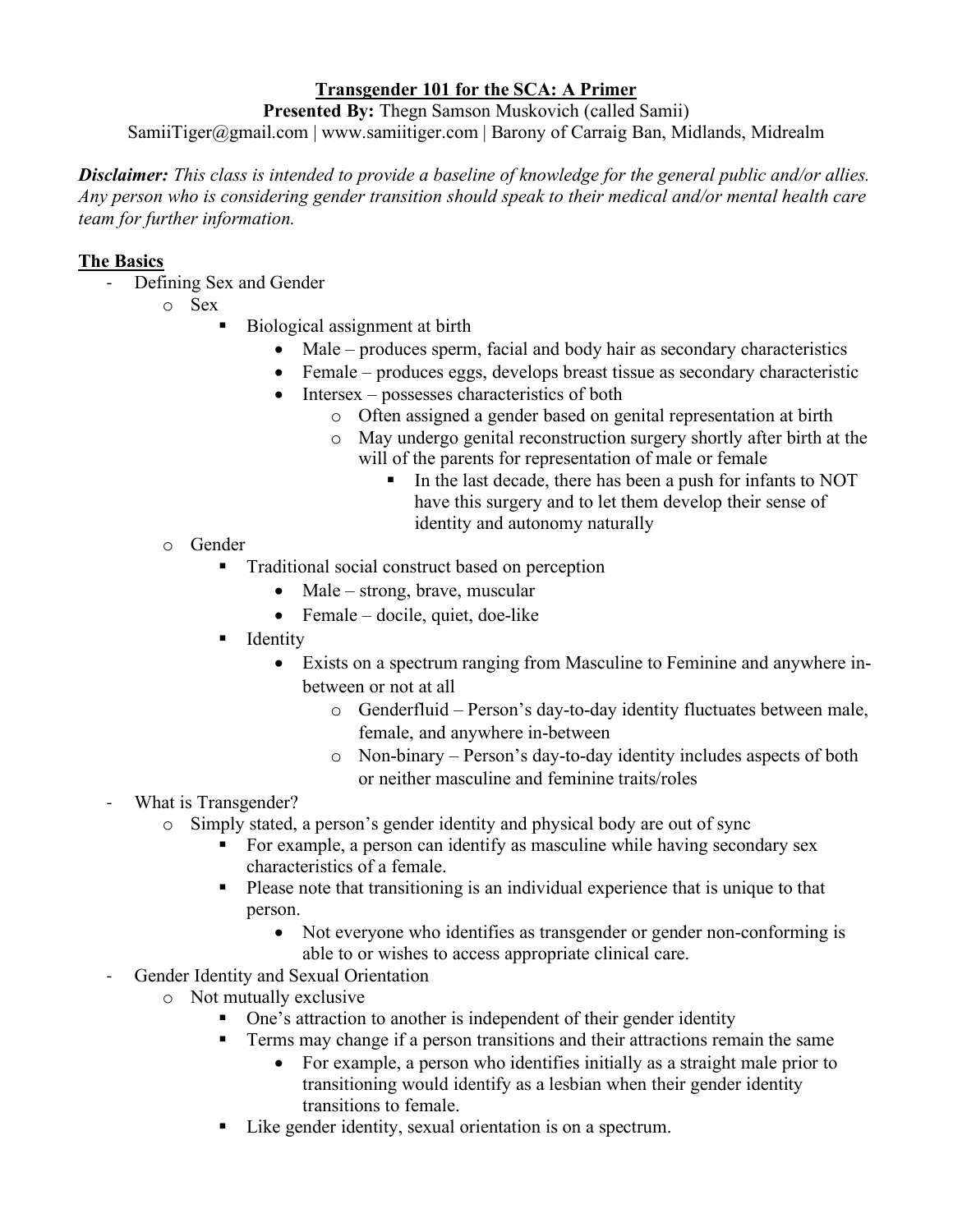Sexual orientation can and sometimes does shift for some people as they become more self-realizing / comfortable within their identity.

# **Interactions**

- **Appearances** 
	- $\circ$  Trans and gender non-conforming individuals may or may not wear clothing in alignment with their gender identity
	- o They are the same people you knew, loved, and respected prior to their transition
		- Especially if they are newly out, it is often a major display of trust for a transitioning individual to present as their authentic self at an event • Treat them no differently, as they are no different.
		- The SCA is a wonderfully open and accepting place; ask questions, remain open to change, and be courteous
			- However... DO NOT ask people if they have "had the surgery" or similar questions related to their transition; this violates U.S. patient privacy laws, as well as the SCA Non-Discrimination Policy.
- Forms of address
	- o Pronouns (Basic)
		- Masculine: He, him, his, etc.
		- Feminine: She, her, hers, etc.
		- Neutral: They, Them, Theirs
	- o If you're not sure, ask!
		- Many trans and gender non-conforming individuals would rather you ask out of respect instead of assuming
		- If some tells you their pronouns are different, try to use the name and pronouns they tell you
			- Some people use pronouns that are not listed above. If someone asks you to use a different set, please try to do so.
		- Don't make a big deal out of it if you mess up
			- Calling attention to the error can create a bigger deal than it needs to be and has the potential of endangering the trans or gender non-conforming individual
			- Make a point of trying to use the correct pronouns going forward
				- o If telling a story from times past, try to use the subject's current gender markers and pronouns.
- Court
	- o Use the pronouns/form of address that most closely aligns with the person's gender identity
		- The SCA College of Heralds approved gender neutral forms of address on scrolls and in Court as of July 2018.
			- Armiger
			- Noble
			- Nobliesse
		- The Middle Kingdom is excellent at providing its populace with the opportunity to have the Order of Precedence updated and requesting updated scrolls created with a person's new SCA name and gender.
			- Order of Precedence
			- Updated Scrolls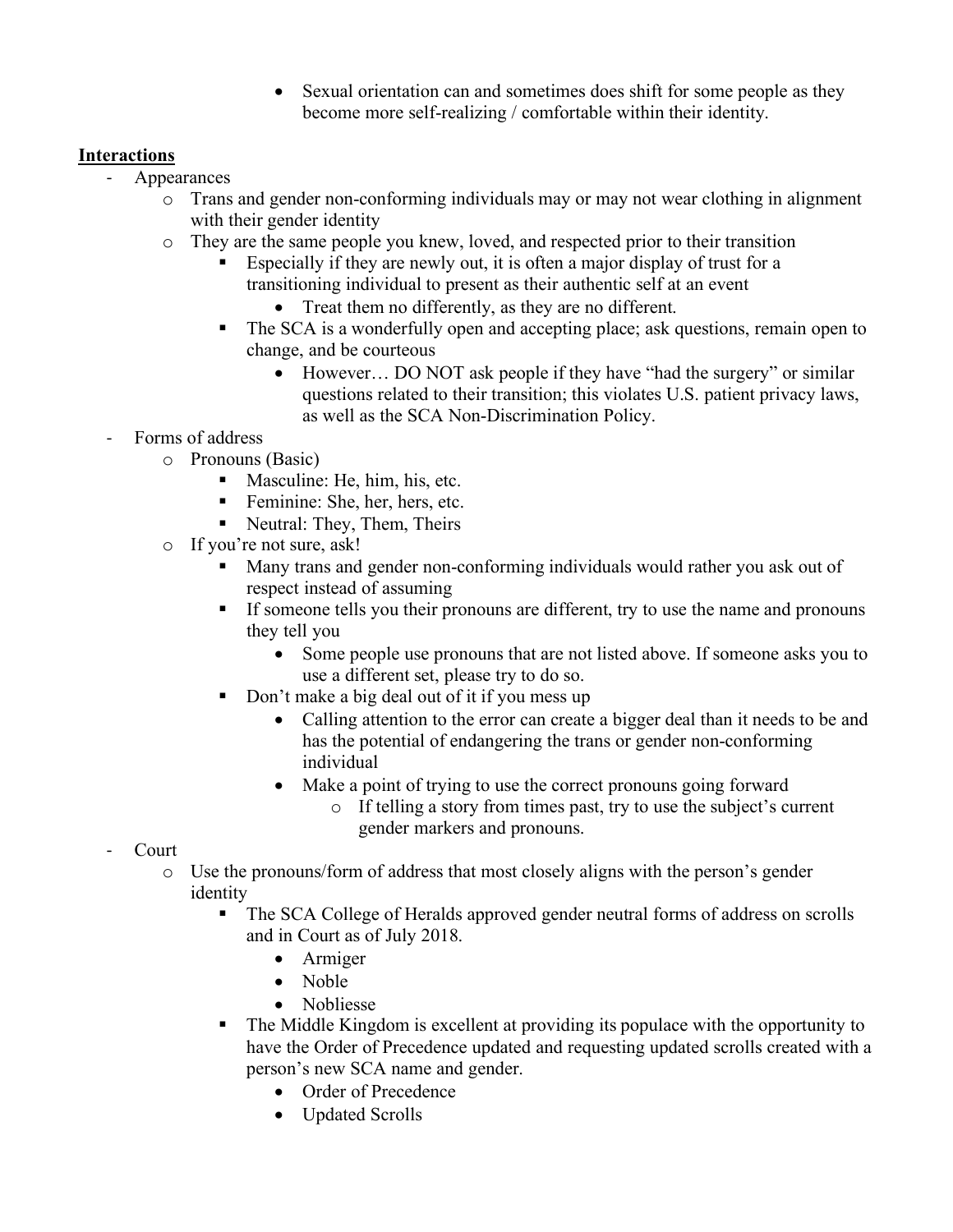- o Contact the Kingdom Backlog Signet or Kingdom Signet
	- Limit of 2-3 Years prior for requests in this venue
- o Commission a Scribe
- Many of the Society's Kingdoms offer similar services to their populace. Your Kingdom's Precedence Clerks and Backlog Signets can be contacted for further information.
	- See **Appendix 2** for Society listings by Kingdom

#### **History**

- Until the late 1800s/early 1900s, there was no clear definition of what defines being transgender.  $\circ$  The term and definition did not exist until the 1880s.<br>  $\bullet$  The Use of "Cis" in reference to Gender
	- The Use of "Cis" in reference to Gender
		- Originated in the 1880s as a way to describe chemical bonds
			- o "Cis" Bond composed of same elements
			- o "Trans" Bond composed of different elements
		- Adopted by the LGBT community as a way to describe non-trans individuals in 1994
			- o Not originally intended as a pejorative term; was only intended to be used as a descriptor.
	- Early scientists defined being transgender or gender non-conforming as being mentally ill
	- o There are also few to no notes or documents stating the reasons why someone may have lived as the opposite gender or as an iteration of non-binary gender presentation during the period that the SCA covers (pre-1650 CE)
		- Various cultures have different gender expressions and just accepted people as they are.
		- Modern history often is viewed through the lenses of Christianity and Colonialism, making it difficult to decipher the intent of those who lived in period, especially for those cultures outside of the spectrum of Christianity
		- **My Criteria for Addition** 
			- The person lived for a substantial time in their life and/or self-identified as a gender identity that is not what they were born as (i.e. Hatshepsut/Maatkare, Eleanor)
			- The culture/religion/person has documented the presence of a trans or gender non-conforming individual in their time period *independent of a specific named person* (i.e. Christine de Pizan, Kalonymus Ben Kalonymus)

- 1460 BCE – Hatshepsut

- Hatshepsut became regent when husband (step-brother) died
	- Acted as Regent, then named Pharoah because son/nephew was too young to reign
	- 1473 BCE Hatshepsut adopted Kingly (male) titles, took on the masculine name of Maatkare (7 years into 15 of being co-Regent)
		- o Built a second tomb befitting a King rather than keeping just the one built while Queen
		- o Icons have inscriptions using both masculine and feminine titles and names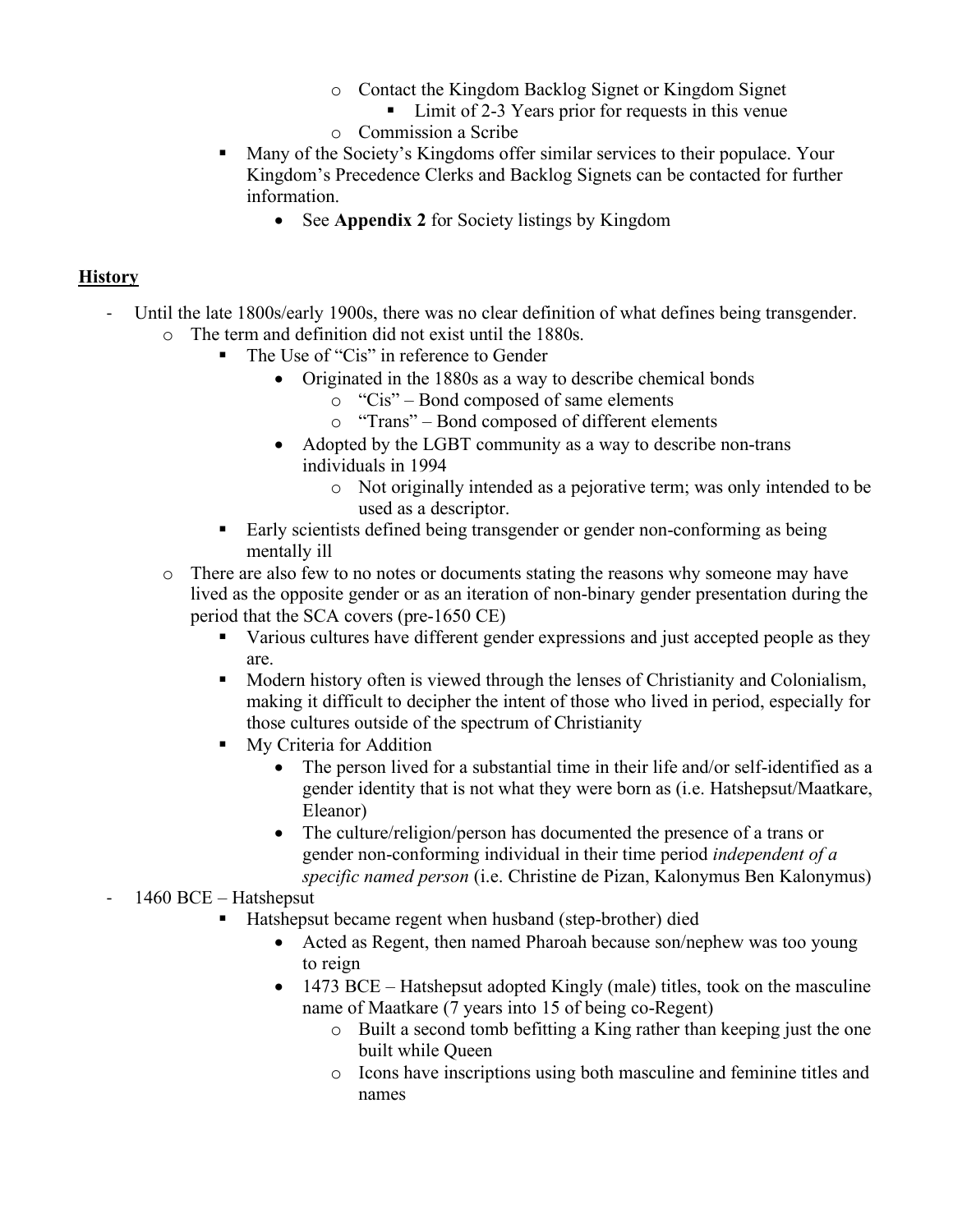- Hatshepsut's full title, from a Sarcophagus discovered in 1904 in the Valley of the Kings
	- Title was from dedication to their father
	- *May the Horus Wosret-Kau (Powerful of Kas), Two Ladies Wadjet-renput (Green of Years), Golden Horus Netjeret-khau (Divine of Appearances) live. The King of Upper and Lower Egypt, Maatkare, Son of Re, Hatshepsut-united-with-Amun, may she live forever.*
- Icons were created depicting the Pharoah as male  $w/$  fake gold beard
- Hatshepsut often wore a detachable beard and male regalia
- **First Pharoah to name themself as semi-divine while alive**
- This most likely was done for political reasons
	- "Hatshepsut also took a new name, Maatkare, sometimes translated as Truth (maat) is the Soul (ka) of the Sun God (Re). The key word here is maat the ancient Egyptian expression for order and justice as established by the gods. Maintaining and perpetuating maat to ensure the prosperity and stability of the country required a legitimate pharaoh who could speak—as only pharaohs could—directly with the gods. By calling herself Maatkare, Hatshepsut was likely reassuring her people that they had a legitimate ruler on the throne."
- 450 BCE The *Torah*/ Jewish Religion
	- o Denotes 6 genders
		- זָכָר/Zachar
			- This term is derived from the word for a pointy sword and refers to a phallus.
			- It is usually translated as "male" in English.
		- נְקֵבָ ה/Nekeivah
			- This term is derived from the word for a crevice and probably refers to a vaginal opening.
			- It is usually translated as "female" in English.
		- אַ נְדְּ רוֹגִינוֹס /Androgynos
			- A person who has both "male" and "female" sexual characteristics.
			- 149 references in Mishna and Talmud (1st-8th Centuries CE); 350 in classical midrash and Jewish law codes (2nd -16th Centuries CE).
		- טֻומְ טוּם /Tumtum
			- A person whose sexual characteristics are indeterminate or obscured.
			- 181 references in Mishna and Talmud; 335 in classical midrash and Jewish law codes.
		- Ay'lonit/איילונית
			- A person who is identified as "female" at birth but develops "male" characteristics at puberty and is infertile.
			- 80 references in Mishna and Talmud; 40 in classical midrash and Jewish law codes.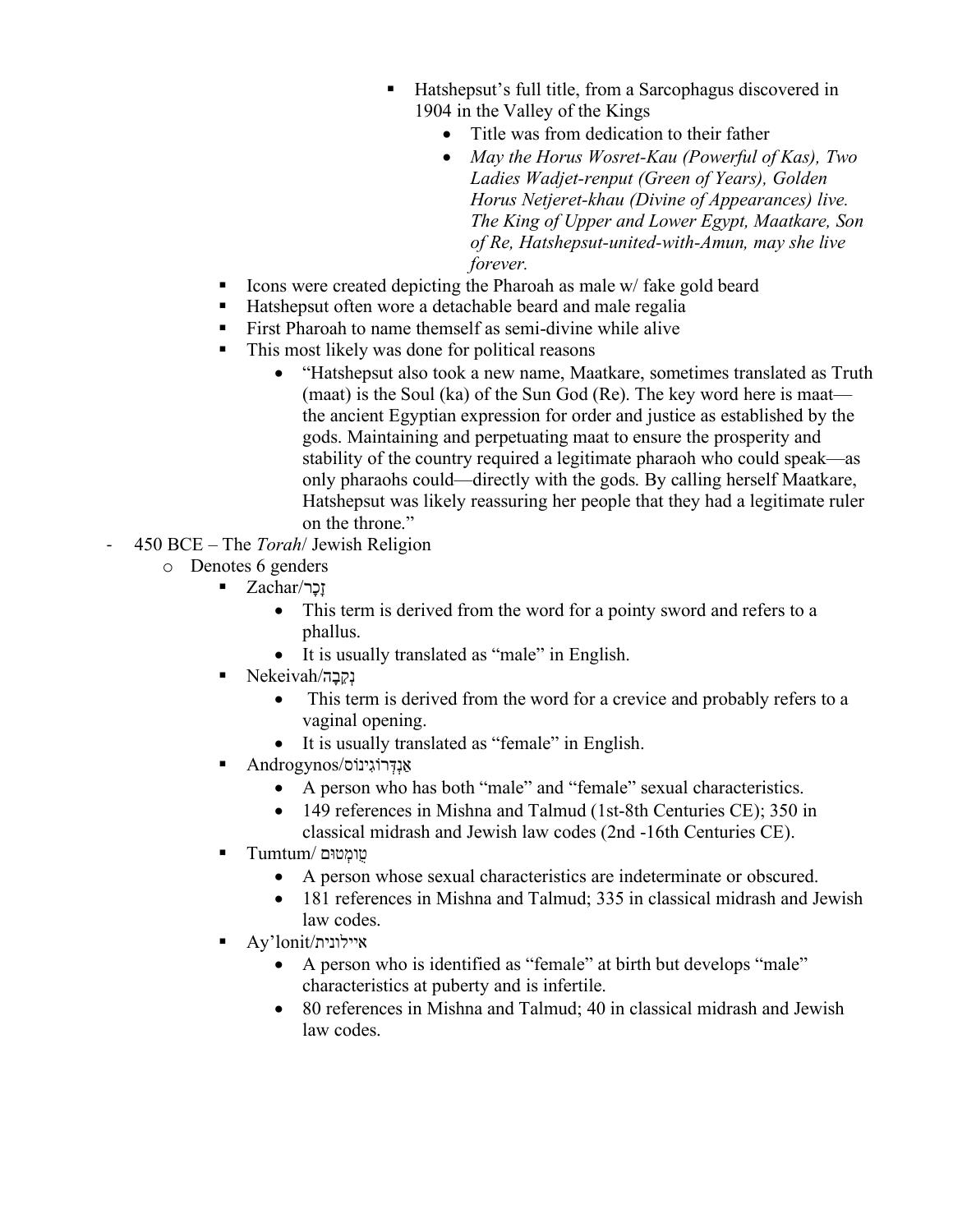- Saris/סריס
	- A person who is identified as "male" at birth but develops "female" characteristics at puberty and/or is lacking a penis.
		- o A saris can be "naturally" a saris (saris hamah), or become one through human intervention (saris adam).
	- 156 references in Mishna and Talmud; 379 in classical midrash and Jewish law codes.
- 400 BCE *Hijra* Community
	- o First mentioned in the *Kama Sutra*, written as early as 400 BCE
	- o "can be eunuchs, intersex or transgender, have been part of South Asia's culture for thousands of years. Eunuchs are celebrated in sacred Hindu texts such as the Mahabharata and the Kama Sutra. They also enjoyed influential positions in the Mughal courts."
- $203$  CE Elagabalus (or Heliogabalus)
	- o Roman Emporer who was born male, chose to live as female and chose the title of Empress during her reign
	- o Was known to frequently wear cosmetics and dressed as female
	- o Solicited physicians who could provide her with surgery to give her female genitalia
- 567 Saint Anastasia the Patrician
	- o Female who lived part of their life and was accorded burial rites as a male monk in seclusion from most people
- 1322 Kalonymus Ben Kalonymus
	- o Wrote "Even Bochan", a poem which discusses transitioning and being genderqueer
		- See **Appendix 1** for full text
	- 1354 Rolandina Roncaglia
		- o Prostitute who identified as a woman, born male, had feminine features.
			- "And he continually frequented the prostitutes of Rialto in bed and going to the public baths with them, and meanwhile he hid his member on both sides so that no one ever noticed and that they all very clearly considered him a female."
			- Was prosecuted as a prostitute by the lord Doge in Venice and condemned to be burned
				- Did not recant statement of identity even when faced with death
- $1365$  Christine de Pizan
	- o Ventian (Italian) who was a poet and author at the court of King Charles VI of France
	- o *Book of Three Virtues* (1405)
		- **Theorized that souls have no gender, but inhabit masculine or feminine forms based** on the will of God.
		- Argued that the souls of masculine and feminine individuals are created in God's image and are equal to one another in all things.
		- Theorized that a person's gender can change by will of the spirit in accordance with the will of God.
			- "The composition of one's body is arranged so as to reflect the gendered form in conformity with one's gendered offices. If the duties change, the essence has to change, which means that the constituents have to be arranged."
- 1395 John Rykener (called Eleanor)
	- o Called herself Eleanor when called into court for prostitution, maintaining that identity
		- May not have been charged for the crime as a way of not acknowledging her gender identity
	- o Worked as a seamstress for five weeks prior to feast of St. Michael's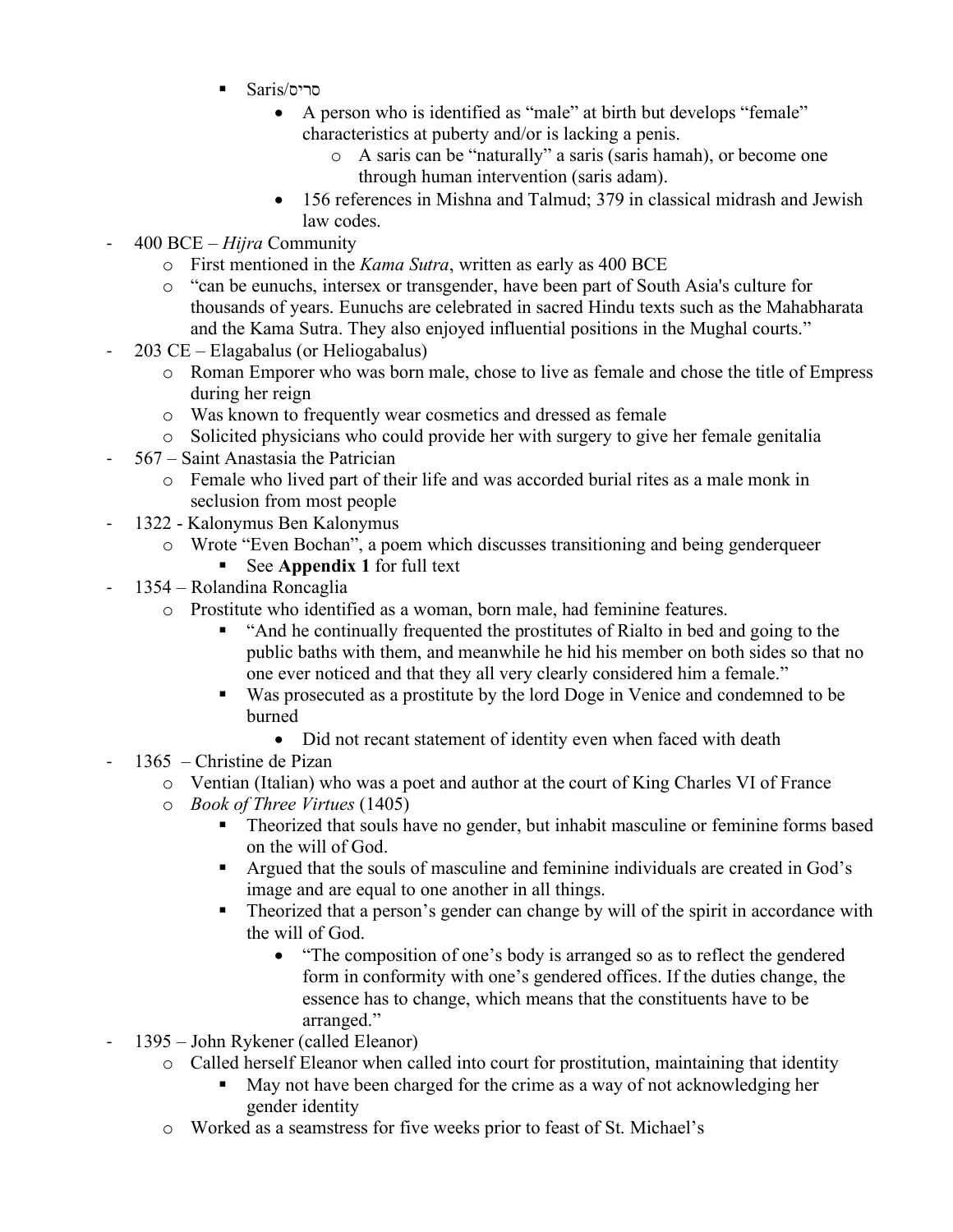# - 1629 – Thomasine Hall

- o Lived in Colonial Virginia
- o Possibly intersex
- o "testified that 'hee was *both a man and a woeman*.'"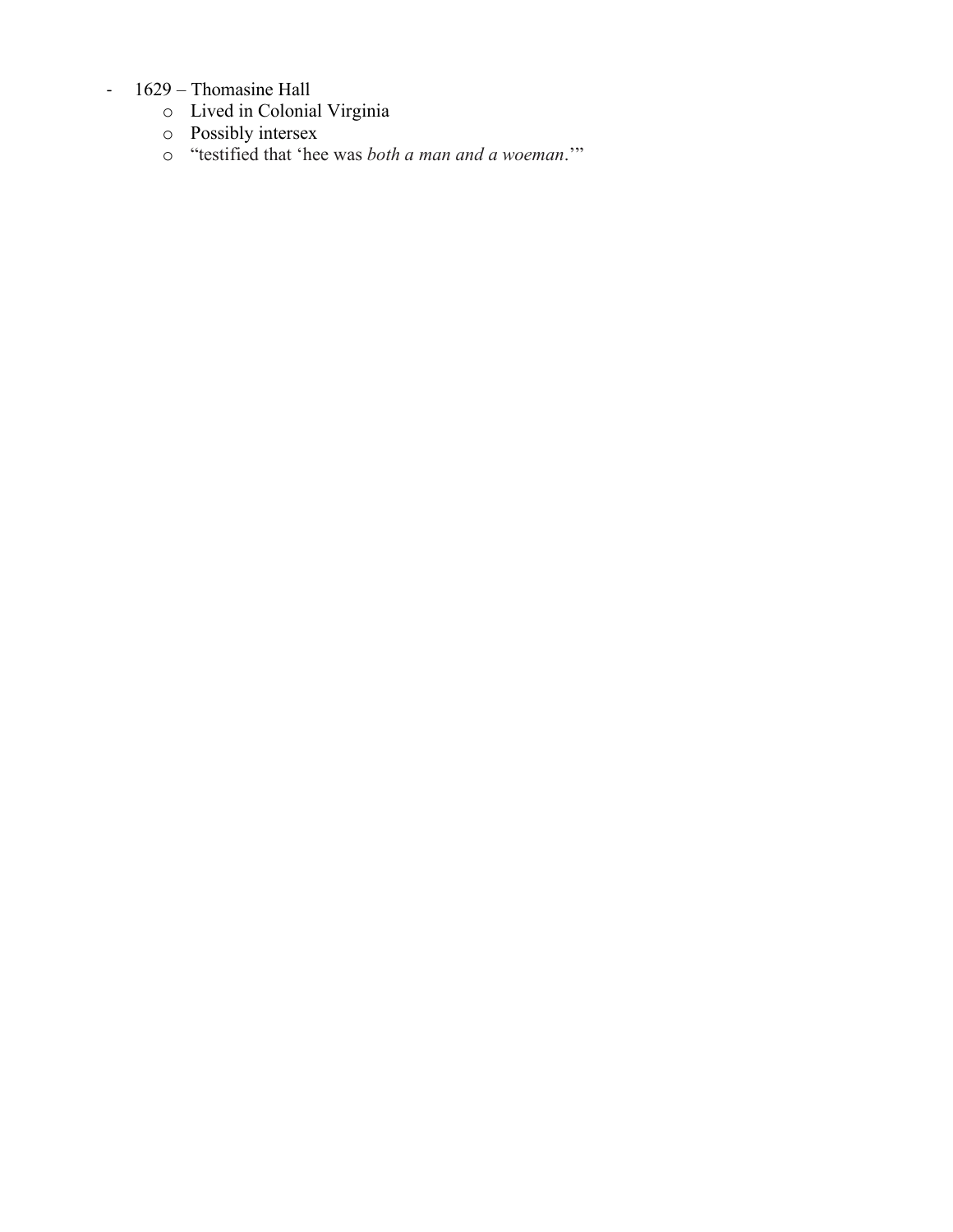# **Questions?**

Suggestions, Questions, or Feedback on this class can be made by e-mailing me at SamiiTiger@gmail.com with the subject "SCA Trans 101". I would like to continue expanding this class to include more updated information and topics of interest. Your feedback and questions are a vital part of that journey in helping me to shape the format of this class.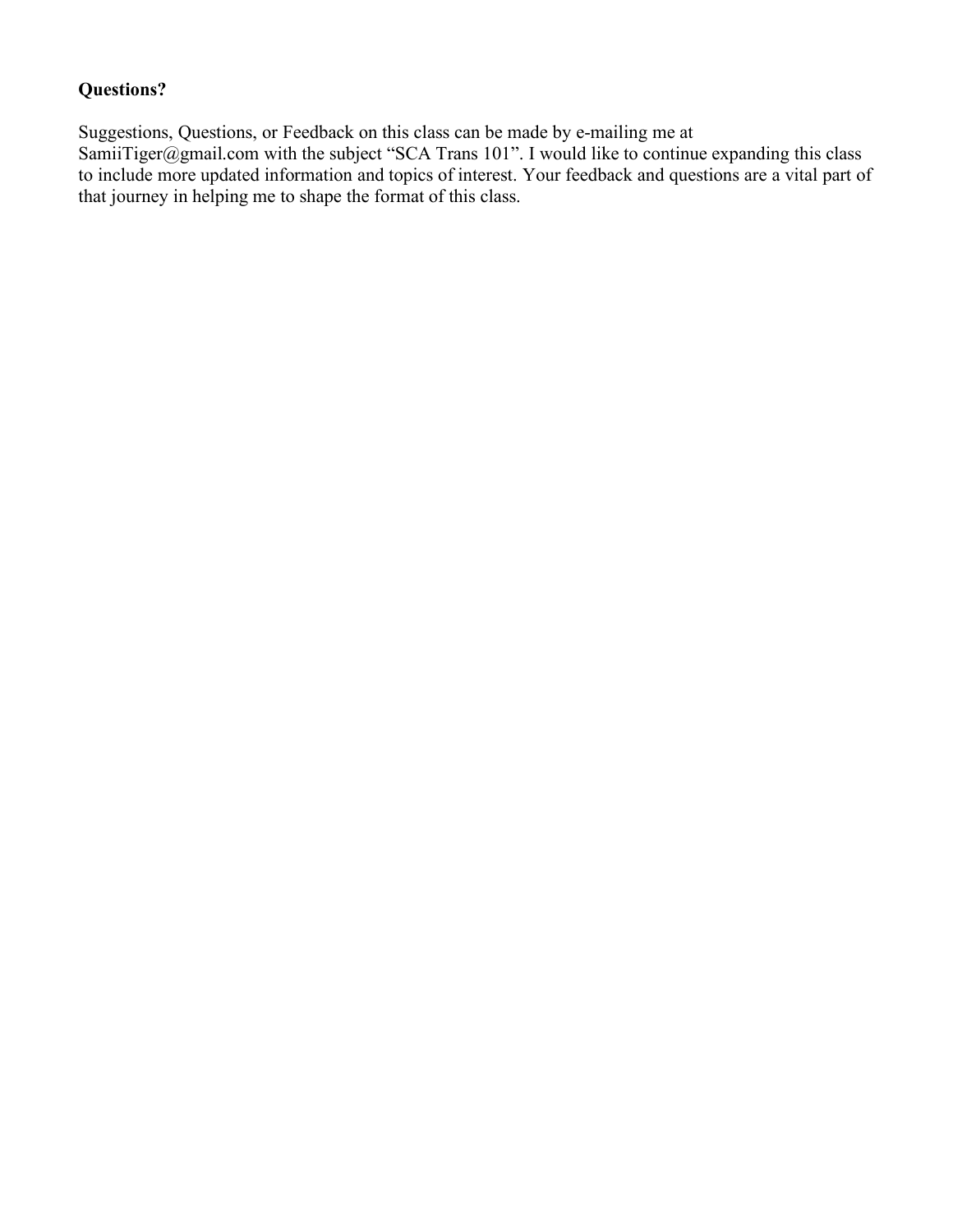# **Appendix 1**

# "Even Bochan" – Kalonymous Ben Kalonymous [Translation by Rabbi Steven Greenberg]

| What an awful fate for my mother                           | Were I hungry, he would feed me well-kneaded bread.     |
|------------------------------------------------------------|---------------------------------------------------------|
| that she bore a son.                                       | Were I thirsty, he would quench me with light and dark  |
| What a loss of all benefit!                                | wine.                                                   |
|                                                            |                                                         |
| Cursed be the one who announced to my father:              | He would not chastise nor harshly treat me,             |
| "It's a boy! $\dots$                                       | and my pleasure he would not diminish                   |
| Woe to him who has male sons.                              | Every Sabbath, and each new moon,                       |
|                                                            | his head he would rest upon my breast.                  |
| Upon them a heavy yoke has been placed, restrictions       | The three husbandly duties he would fulfill,            |
| and constraints.                                           | rations, raiment, and regular intimacy.                 |
| Some in private, some in public,                           | And three wifely duties would I also fulfill,           |
| some to avoid the mere appearance of violation,            | blood, lights, and bread                                |
| and some entering the most secret of places.               |                                                         |
|                                                            | Father in heaven, who did miracles for our ancestors    |
| Strong statutes and awesome commandments,                  | with fire and water,                                    |
| six hundred and thirteen.                                  |                                                         |
|                                                            | You changed the fire of Chaldees so it would not burn   |
| Who is the man who can do all that is written,             | hot,                                                    |
| so that he might be spared?                                | You changed Dina in the womb of her mother to a girl,   |
|                                                            | You changed the staff to a snake before a million eyes, |
| Oh, but had the artisan who made me                        | You changed hand to white                               |
| created me instead—a fair woman.                           | and the sea to dry land.                                |
| Today I would be wise and insightful.                      | In the desert you turned rock to water,                 |
| We would weave, my friends and I,                          | hard flint to a fountain.                               |
| and in the moonlight spin our yarn,                        | Who would then turn me from a man to woman?             |
| and tell our stories to one another,                       | Were I only to have merited this, being so graced by    |
| from dusk till midnight.                                   | your goodness                                           |
| We'd tell of the events of our day, silly things,          | What shall I say? Why cry or be bitter?                 |
| matters of no consequence.                                 | If my Father in heaven has decreed upon me              |
| But also I would grow very wise from the spinning,         | and has maimed me with an immutable deformity,          |
|                                                            |                                                         |
| and I would say, "Happy is she who knows how to            | then I do not wish to remove it.                        |
| work with combed flax and weave it into fine white         | And the sorrow of the impossible                        |
| linen."                                                    | is a human pain that nothing will cure                  |
|                                                            | and for which no comfort can be found.                  |
| And at times, in the way of women,                         | So, I will bear and suffer                              |
| I would lie down on the kitchen floor,                     | until I die and wither in the ground.                   |
| between the ovens, turn the coals, and taste the different | And since I have learned from the tradition             |
| dishes.                                                    | that we bless both the good and the bitter,             |
| On holidays I would put on my best jewelry.                | I will bless in a voice, hushed and weak,               |
| I would beat on the drum                                   | Blessed are you, O Lord,                                |
| and my clapping hands would ring.                          | who has not made me a woman.                            |
| And when I was ready and the time was right,               |                                                         |
| an excellent youth would be my fortune.                    |                                                         |
| He would love me, place me on a pedestal,                  |                                                         |
| dress me in jewels of gold,                                |                                                         |
| earrings, bracelets, necklaces.                            |                                                         |
| And on the appointed day,                                  |                                                         |
| in the season of joy when brides are wed,                  |                                                         |
| for seven days would the boy increase my delight and       |                                                         |
| gladness.                                                  |                                                         |
|                                                            |                                                         |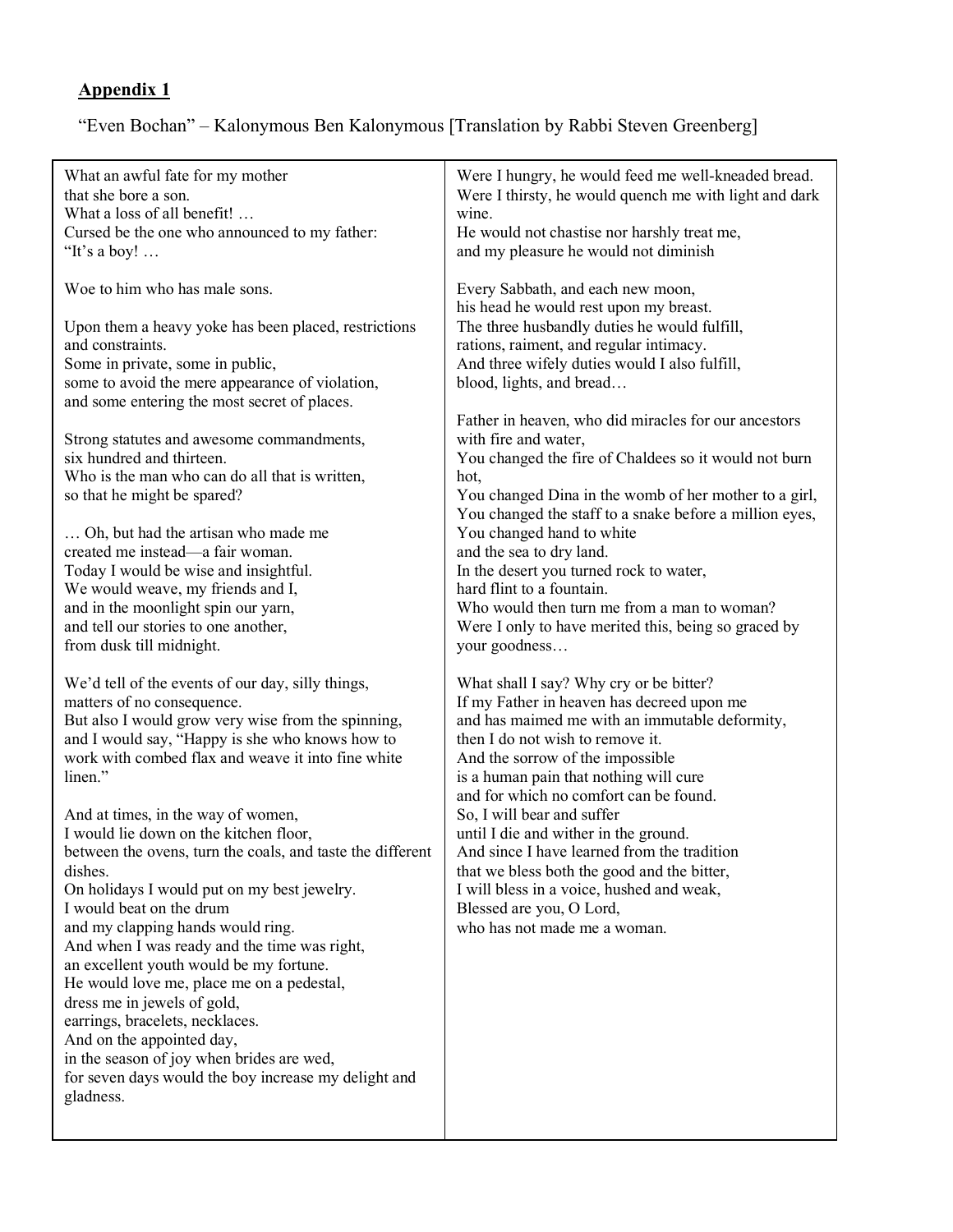| <b>Kingdom</b>    | <b>Clerk of Precedence</b>          | <b>Kingdom or Backlog Signet</b>                               |
|-------------------|-------------------------------------|----------------------------------------------------------------|
| West<br>Kingdom   | golem@heralds.westkingdom.org       |                                                                |
| East<br>Kingdom   | shepherds.crook@eastkingdom.org     | backlog.deputy@eastkingdom.org                                 |
| Middle<br>Kingdom | clerkop@midrealm.org                | scahedgehog@gmail.com                                          |
| Atenveldt         | abacus@atenveldt.org                | signet@atenveldt.org                                           |
| Meridies          | awardsclerk@kingdom.meridies.org    |                                                                |
| Caid              | op@sca-caid.org                     | scribesegundo@sca-caid.org                                     |
| Ansteorra         | zodiacus@ansteorra.org              | serena1570@yahoo.com                                           |
| Atlantia          | op@atlantia.sca.org                 | signet@atlantia.sca.org                                        |
| An Tir            | op@tirrigh.org                      | scribe@antir.org                                               |
| Calontir          | OPClerk@calontir.org                | http://artsci.calontir.org/backlog-<br>scroll-request-form.php |
| Trimaris          | sextant@trimaris.org                | barquesignet@trimaris.org                                      |
| The Outlands      | wimble@outlandsheralds.org          | wild orchid1971@yahoo.com                                      |
| Drachenwald       | posthorn@drachenwald.sca.org        | signet@drachenwald.sca.org                                     |
| Artemisia         | precedence-herald@artemisia.sca.org | signet@artemisia.sca.org                                       |
| Æthelmearc        | ae.precedence@aethelmearc.org       | signet_backlog@aethelmearc.org                                 |
| Ealdormere        | calygreyhound@gmail.com             | trillium.signet@gmail.com                                      |
| Lochac            | canon@lochac.sca.org                | provost@lochac.sca.org                                         |
| Northshield       | cop@northshield.org                 | silverpoints@northshield.org                                   |
| Gleann<br>Abhann  | obsidian@gleannabhann.net           | topaz@gleannabhann.net                                         |
| Avacal            | op@avacal.org                       | scribe@avacal.org                                              |

**Appendix 2: Kingdom OP Clerk and Kingdom/Backlog Signet Listings, February 2019**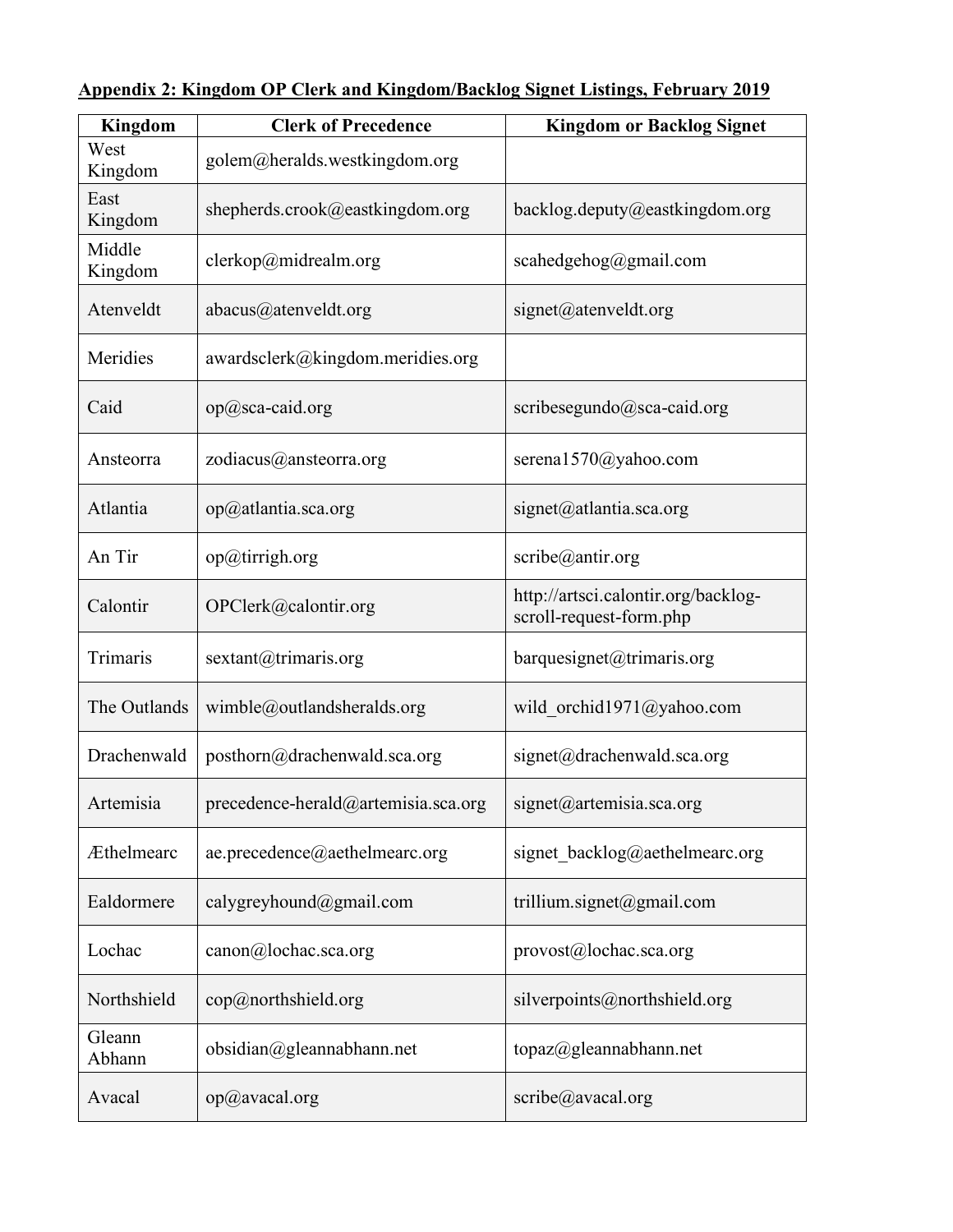#### **References**

- Dall'Orto, Giovanni. n.d. *ROLANDO RONCAGLIA PROCESSING.* Accessed July 30, 2017. https://translate.google.com/translate?hl=en&sl=it&u=http://archive.is/MLkon&prev=search.
- n.d. *Definition of cis.* https://www.merriam-webster.com/dictionary/cis.
- n.d. *Elagabalus.* Accessed January 31, 2019. https://en.wikipedia.org/wiki/Elagabalus.
- Greenberg, Rabbi Steven, ed. n.d. *Even Bochan, Kalonymus ben Kalonymus.* Accessed June 22, 2018. http://www.on1foot.org/text/even-bochan-kalonymus-ben-kalonymus.
- Greenberg, Rabbi Steven, ed. n.d. *Even Bochan, Kalonymus ben Kalonymus.* Accessed June 22, 2018. https://www.sefaria.org/sheets/115323.2?lang=bi&with=all&lang2=en.
- Henningsen, Kadin. 2019. ""Calling [herself] Eleanor": Gender Labor and Becoming a Woman in the Rykener Case." *Medieval Feminist Forum* 249-266.
- Khaleeli, Homa. 2014. *Hijra: India's third gender claims its place in law .* April 16. Accessed January 31, 2019. https://www.theguardian.com/society/2014/apr/16/india-third-gender-claims-place-in-law.
- Medwed, Robbie. 2015. *More Than Just Male and Female: The Six Genders in Classical Judaism.* June 1. Accessed June 24, 2018. http://www.sojourngsd.org/blog/sixgenders.
- Mijatovic, Alexis. n.d. "A Brief Biography of Elagabalus: the transgender ruler of Rome." *OutHistory.* Accessed June 4, 2018. http://outhistory.org/exhibits/show/tgi-bios/elagabalus.
- Murayeva, Marianna G, and Raisa Maria Toivo, . 2013. *Gender in Late Medieval and Early Modern Europe.* New York, New York: Routledge.
- Nambiar, Sridevi. 2017. *A Brief History Of Hijra, India's Third Gender.* January 1. Accessed June 4, 2018. https://theculturetrip.com/asia/india/articles/a-brief-history-of-hijra-indias-third-gender/.
- Roerig, Catharine H, Renée Dreyfus, and Cathleen A Keller, . 2005. *Hatshepsut: From Queen to Pharoah.* New York: The Metropolitan Museum of Art.
- 1998. "The Questioning of John Rykener, A Male Cross-Dressing Prostitute, 1395." *Internet Medieval Source Book.* May. Accessed July 30, 2017. http://sourcebooks.fordham.edu/halsall/source/1395rykener.asp.
- Wilson, Elizabeth B. 2006. *The Queen Who Would Be King.* September. Accessed February 1, 2019. https://www.smithsonianmag.com/history/the-queen-who-would-be-king-130328511/.